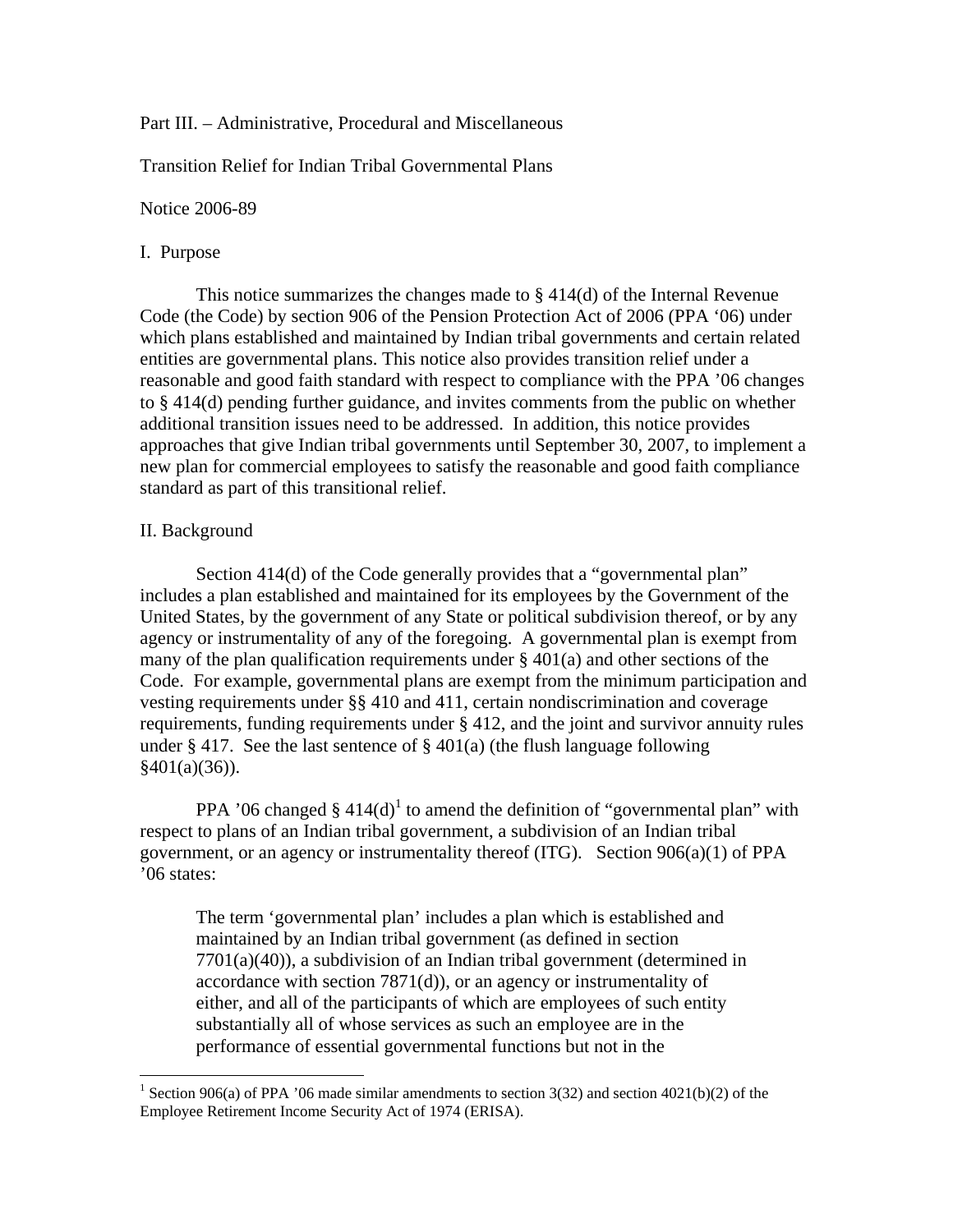performance of commercial activities (whether or not an essential government function).

The Joint Committee on Taxation's Technical Explanation<sup>2</sup> provides that an employee all of whose services for an ITG are in the performance of essential governmental services and not in the performance of commercial activities (whether or not such activities are an essential governmental function) is an employee who can be covered under a governmental plan as described in § 414(d). For example, a governmental plan includes a plan of a tribal government all of the participants of which are teachers in tribal schools, but a governmental plan does not include a plan covering tribal employees who are employed by a hotel, casino, service station, convenience store, or marina operated by a tribal government.

Section 906(c) of PPA '06 provides that the amendments made by section 906 apply to any year beginning on or after the date of enactment, which is August 17, 2006. The Joint Committee on Taxation's Technical Explanation (p. 244) states that the amendments apply to plan years beginning on or after the date of enactment.

Under section 1107 of PPA '06, a plan amendment made pursuant to any amendment made by PPA '06 may be retroactively effective, and does not violate the anti-cutback rules of § 411(d)(6) of the Code, except as provided by the Secretary of the Treasury, if, in addition to meeting the other applicable requirements, the amendment is made on or before the last day of the first plan year beginning on or after January 1, 2009 (2011 in the case of a governmental plan). Thus, an ITG must operate in accordance with the applicable changes to § 414(d) made by PPA '06 as of the related PPA '06 effective date, i.e., the first day of the first plan year beginning on or after August 17, 2006. Further, a plan established and maintained by an ITG that is designed to be a governmental plan under § 414(d) as amended by PPA '06 must be amended to the extent necessary to reflect these changes by the last day of the first plan year beginning on or after January 1, 2011. This relief applies only if the amendment is effective as of the related PPA '06 effective date and the plan has been operated in accordance with the amendment.

### III. Transition Relief

 $\overline{a}$ 

### A. Reasonable Good Faith Compliance Pending Guidance

1. In General. The IRS and the Department of the Treasury anticipate issuing guidance on § 414(d) of the Code, including the amendment made by section 906 of PPA '06. Until such guidance is issued, a plan established and maintained by an ITG for its employees (ITG plan) will be treated as satisfying the requirements of section 906(a)(1) of PPA '06 to be a governmental plan under § 414(d) of the Code if it complies with

<sup>&</sup>lt;sup>2</sup> Joint Committee on Taxation, Technical Explanation of H.R. 4, the "Pension Protection Act of 2006" as passed by the House on July 28, 2006, and considered by the Senate on August 3, 2006 (JCX-38-06), August 3, 2006,  $109^{th}$  Cong.,  $2^{nd}$  Sess. 244 (2006)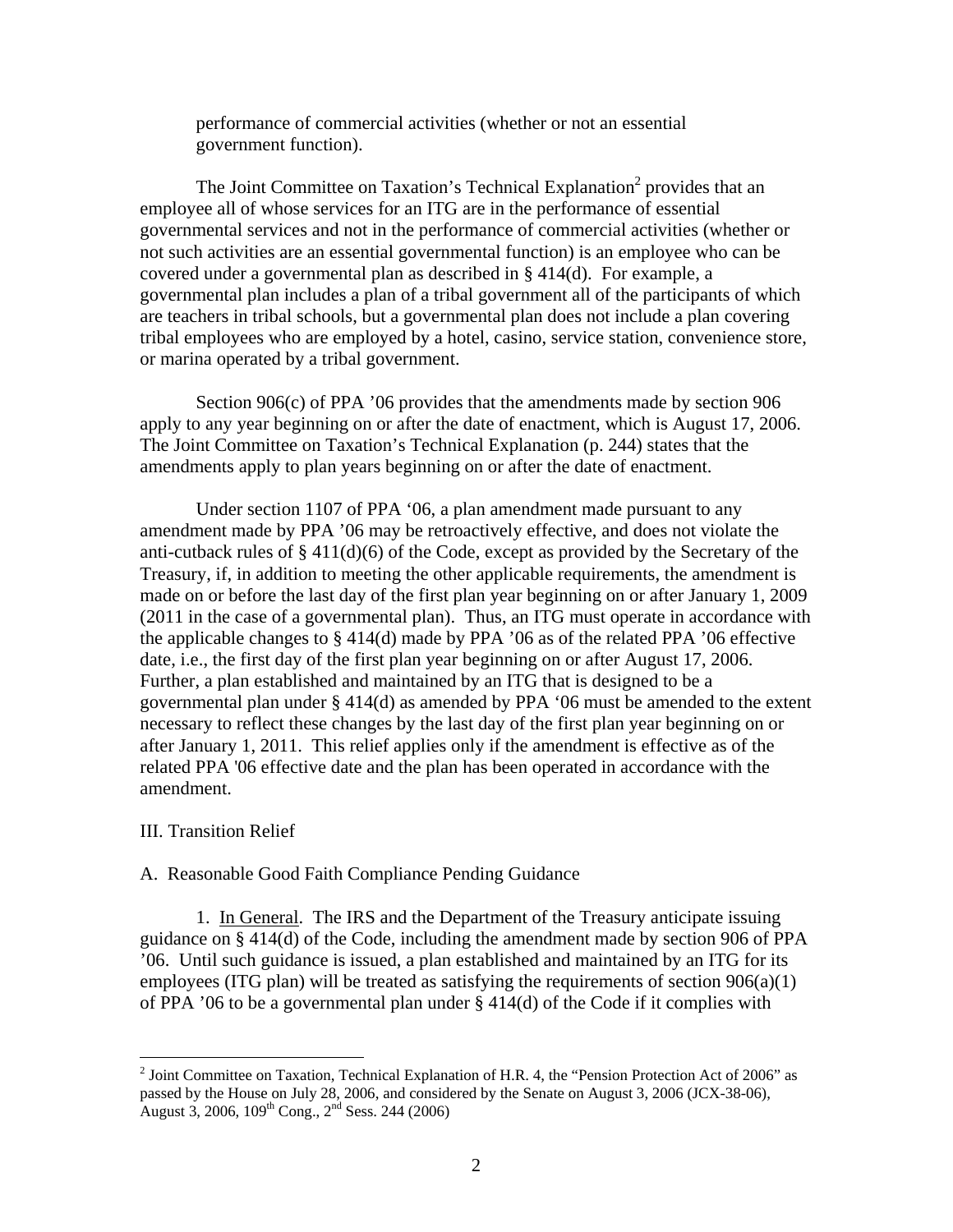those requirements based on a reasonable and good faith interpretation of the amendment made by section  $906(a)(1)$  of PPA '06.

2. Commercial Activities The reasonable and good faith interpretation standard extends to the question of whether activities are commercial for purposes of § 414(d). However, for purposes of section III.A.1, it is not a reasonable and good faith interpretation of section 906(a)(1) of PPA '06 that an ITG plan is a governmental plan if employees who perform the following commercial activities continue to accrue benefits under the ITG plan. These are employees who are employed by a hotel, casino, service station, convenience store, or marina operated by the ITG from the first day of the first plan year beginning on or after August 17, 2006 (disregarding employees substantially all of whose services as an employee of the ITG are in the performance of essential governmental functions but not in the performance of services for a hotel, casino, service station, convenience store, or marina operated by the ITG).

B. Relief for Mixed ITG plans that Cover Both Governmental and Commercial Employees

Some ITG plans ("mixed ITG plans") provide benefits both to employees substantially all of whose work is in essential governmental functions that are not commercial activities ("governmental ITG employees") and to employees who perform commercial activities ("commercial ITG employees"). Furthermore, section 906(a)(1) of PPA '06 is effective for some ITG plans soon after its enactment. The IRS and the Department of the Treasury recognize that mixed ITG plans may have substantial difficulty in complying in operation with this provision by the provision's effective date. Accordingly, this section III.B provides guidance under which, until September 30, 2007, an ITG plan for commercial ITG employees will be treated as a continuation of the mixed ITG plan.

From the first day of the first plan year beginning on or after August 17, 2006, an existing mixed ITG plan will be treated for that plan year as satisfying the reasonable and good faith compliance standard for transitional relief under this notice if, by September 30, 2007, it takes the following steps to provide coverage for governmental ITG employees and commercial ITG employees under separate ITG plans. If an existing mixed ITG plan freezes benefits for the commercial ITG employees, and adopts a new plan covering those commercial ITG employees, in accordance with the steps below, the new ITG plan covering the commercial ITG employees will be treated as a continuation of the relevant portion of the mixed ITG plan that covered the commercial ITG employees prior to the first day of the first plan year beginning on or after August 17, 2006. These steps are:

(1) not later than September 30, 2007, the ITG adopts a separate plan covering commercial ITG employees and that plan complies with the applicable qualification rules under  $\S 401(a)$  for plans that are not governmental plans under § 414(d) effective as of the first day of the first plan year beginning on or after August 17, 2006;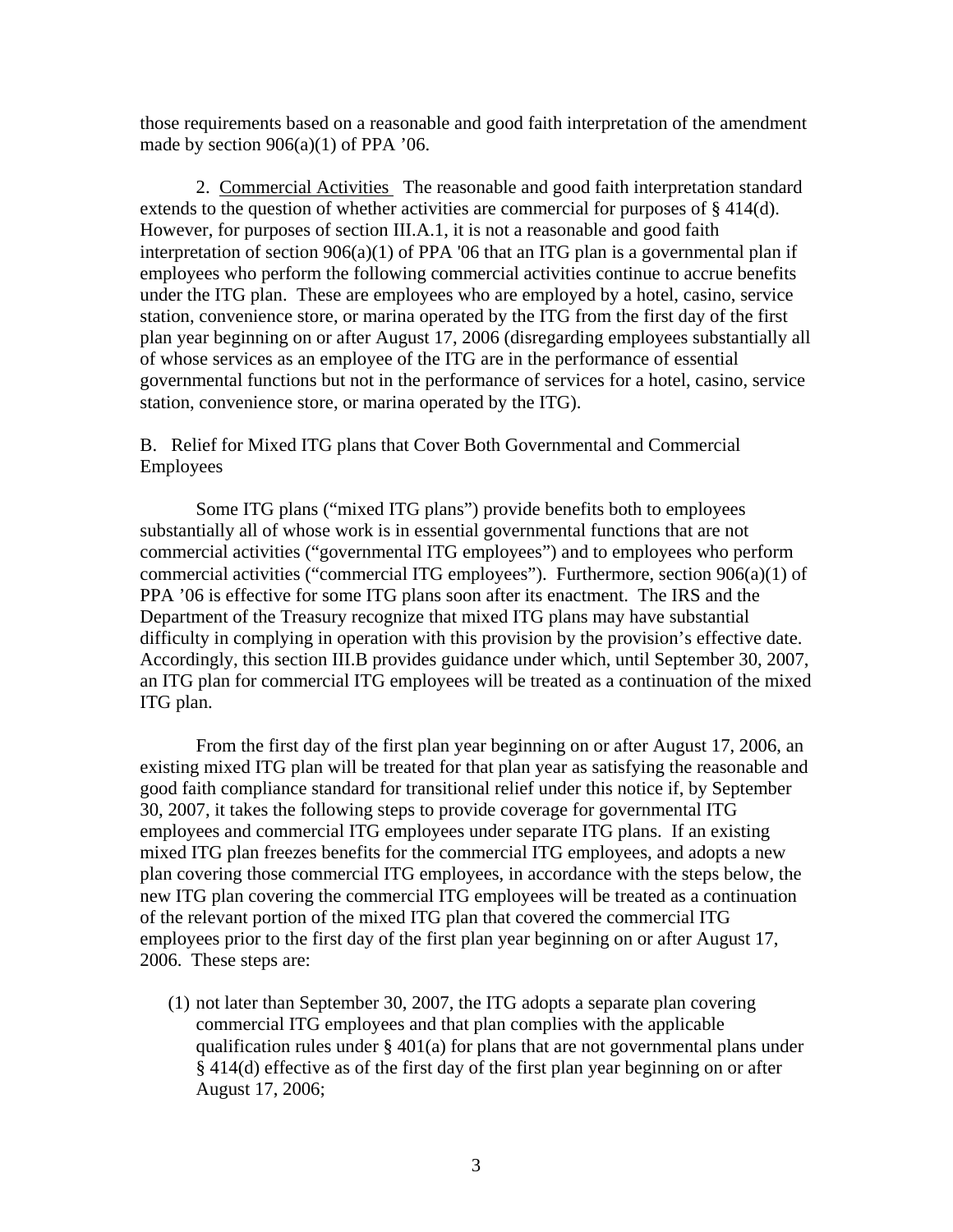- (2) the ITG takes action, not later than September 30, 2007, to freeze benefit accruals under the mixed ITG plan for commercial ITG employees (including commercial ITG employees who perform services for a hotel, casino, service station, convenience store, or marina operated by the ITG), effective as of the first day of the first plan year beginning on or after August 17, 2006; and
- (3) there is no reduction in the benefit formula provided to participants in the continuing commercial ITG plan for the first plan year beginning on or after August 17, 2006 (i.e., the level of accruals or nonelective contributions (including matching contributions) under that plan is not reduced for this year).

This relief applies even if benefits for commercial ITG employees for service before the first day of the first plan year beginning on or after August 17, 2006 are retained under the ITG plan covering governmental employees.

# C. Example

The following example illustrates the relief provided in A. and B. of this section III.

Example. (i) Facts. An ITG maintains a mixed ITG plan (Plan A) for its employees. Plan A covers governmental ITG employees substantially all of whose services are in the performance of essential governmental functions that are not commercial activities, and also commercial ITG employees, i.e., employees whose services are for commercial activities (such as a hotel, casino, service station, convenience store, or marina operated by the ITG). The first day of Plan A's plan year is October 1. Accordingly, section 906(a)(1) of PPA '06 is effective for Plan A on October 1, 2006.

(ii) Reasonable and good faith compliance. In order to comply with the requirements of section  $906(a)(1)$  of PPA '06 to be a governmental plan, action is taken by the ITG on July 1, 2007, to freeze benefits under Plan A with respect to the commercial ITG employees, as of September 30, 2006, so that Plan A only provides benefits for the commercial ITG employees for years of service before October 1, 2006. A continuing plan (Plan B) is adopted on July 1, 2007, effective as of October 1, 2006, the terms of which are the same as Plan A, but which only applies to the commercial ITG employees. Since October 1, 2006, Plan B provides the same level of benefits as were provided under Plan A before October 1, 2006, and Plan B complies with the qualification requirements for plans that are not governmental plans (including the operations of Plan B being consistent with the terms of Plan B). Accordingly, Plan B is treated as a continuation of Plan A from and after October 1, 2006.

(iii) Alternative reasonable and good faith compliance. As an alternative to the action under (ii) of this Example, the ITG takes action on July 1, 2007, effective as of October 1, 2006, to spin off all (or a portion) of the assets and liabilities of Plan A with respect to commercial ITG employees as a separate Plan B for service from and after